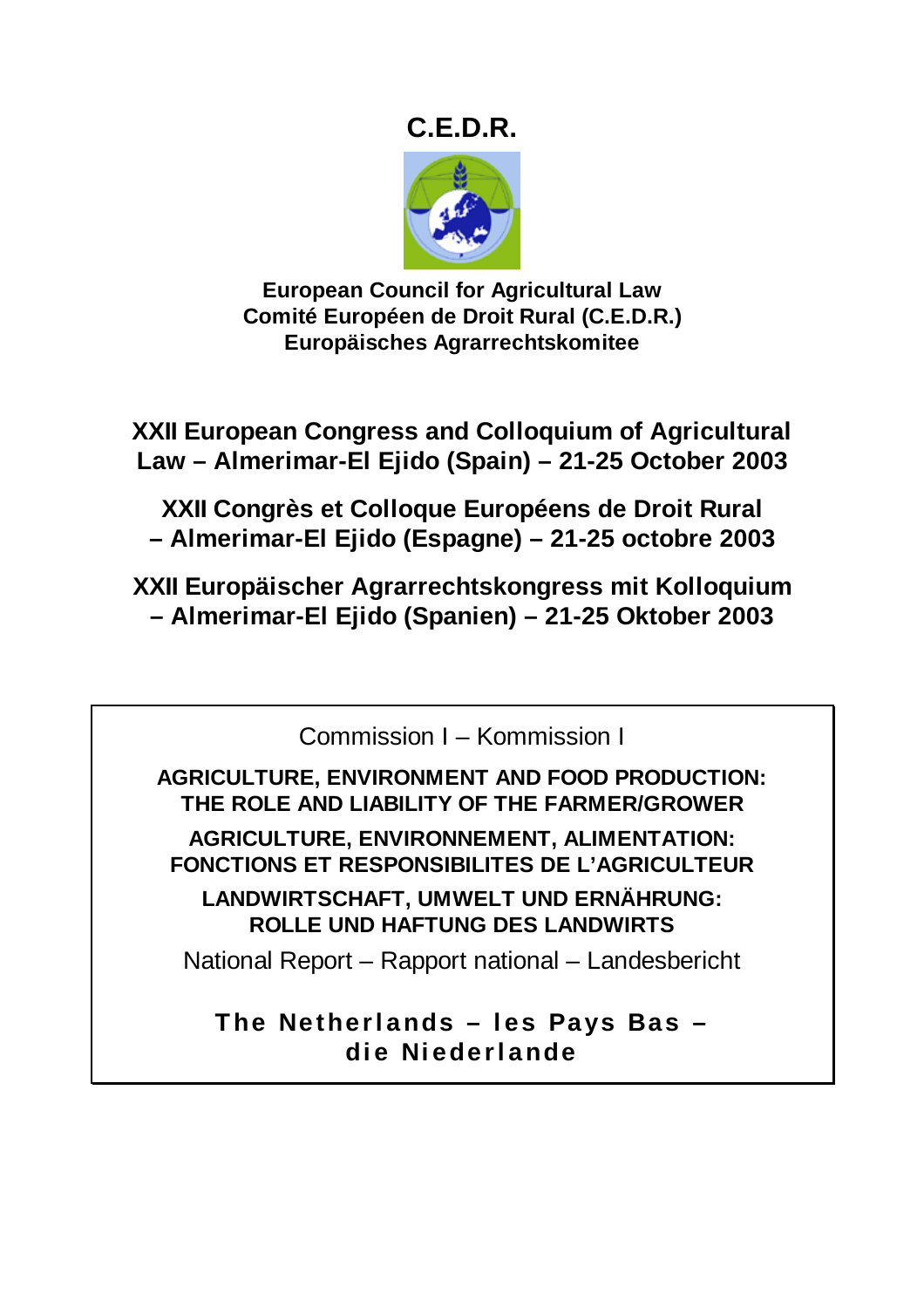#### **Dutch report – Rapport hollandais – Holländischer Bericht**

#### **Prof. G.M.F. Snijders**

.

#### **1. Introduction**

Dutch law has no special statutory provisions for the civil liability of farmers or growers, which means that farmers and growers are subject to the general legal provisions on liability.<sup>1</sup> The general law on liability distinguishes between regulations on contractual and non-contractual liability. This report focuses on non-contractual liability.

The principal rule for non-contractual liability is set out in section 6:162(1) of the Netherlands Civil Code (hereinafter: 'the NCC'):

• A person who commits an unlawful act toward another which may be imputed to him, must repair the damage which the other person suffers as a consequence thereof.*<sup>2</sup>*

Unless there are grounds for justification, the following are deemed to be unlawful acts under the terms of the second subsection of the provision:

the violation of a right;

- an act or omission violating a statutory duty;
- an act or omission violating a rule of unwritten law pertaining to proper social conduct.

An unlawful act can be imputed to its author if it results from his fault or from a cause for which he is answerable, according to law or common opinion (section 6:162(3) of the NCC). There is no obligation to repair damage when the violated norm does not have as its purpose the protection from damage such as that suffered by the victim (section 6:163 of the NCC).

In addition to this principal rule, the Netherlands Civil Code provides for various types of special non-contractual liability. For farmers product liability (section 6:185-193a) and the liability for dangerous substances (section 6:175) and for animals (section 6:179) could be of importance. While the principal rule is liability for fault, each of the above special liabilities are liabilities for risks. $3$ 

Under certain circumstances, a farmer's liability for environmental damage can result from his liability for the use of dangerous substances. If it is impossible to argue that the damage was caused by the use of dangerous substances, the general provisions on unlawful acts are then usually $4$  applicable.

In case of new prohibitions or prescriptions it is not always necessary to make specific provisions for the civil liability of possible offenders. The statutory provisions implemented in Dutch law in connection with *Directive 91/676/EEC of 12 December 1991 concerning the Protection of Waters against Pollution caused by Nitrates from Agricultural Sources* can serve as an illustration. The directive was implemented in the Netherlands via administrative

<sup>1</sup> Farmers and growers will be jointly referred to below as 'farmers'.

<sup>2</sup> The translation of provisions from the Netherlands Civil Code are quotes from P.P.C. Haanappel and Ejan Mackaay, Nieuw Nederlands Burgerlijk Wetboek, Het Vermogensrecht/Patrimonial Law, Kluwer Law and Taxation Publishers, Deventer, 1990.

<sup>3</sup> Section 6:175 of the Netherlands Civil Code for example states that any person possessing or using a substance for use in his business or occupation, while there is evidence that this substance has properties which are such that it constitutes a grave danger to humans, is liable for any damage which may result from the use thereof.

<sup>4</sup> This does not include serious cases of soil contamination. Section 75 of the *Wet Bodembescherming* (the Soil Protection Act) includes separate provisions on such liability.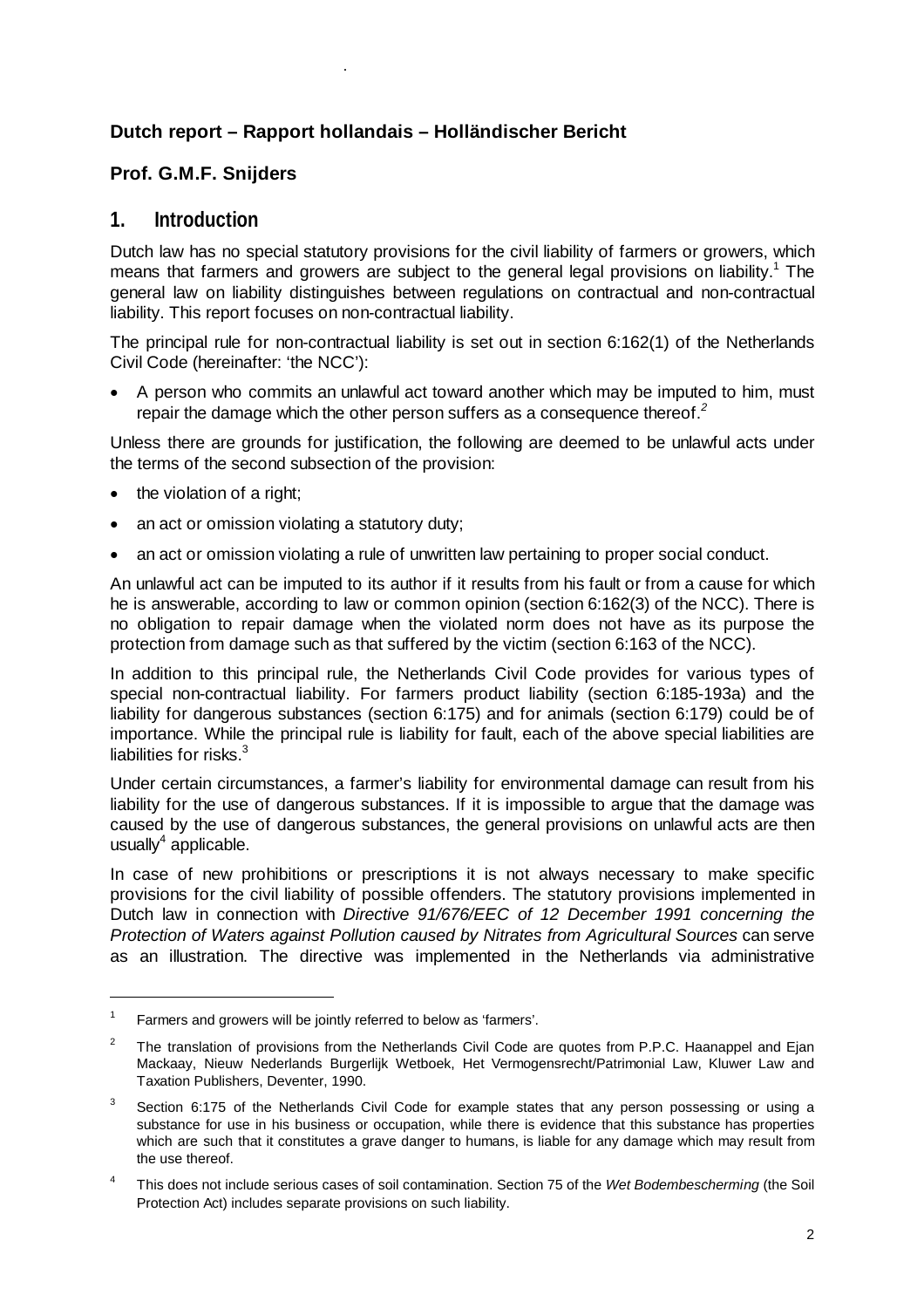regulations and the violation of these regulations can be deemed to be an act or omission violating a statutory duty in civil law, and therefore to be an unlawful act in the sense of section 6:162(1) of the NCC. Under the terms of that provision, a farmer guilty of violating an administrative regulation can be held liable for the damage caused to third parties. Dutch courts developed a 'reversal rule' for such cases: if the regulation was meant to give protection against a specific risk, and after the violation of the regulation this risk has been realised, the victim does not have to prove a causal relationship between violation and damage; the offender has to prove that a causal relationship does not exist.

A code of good agricultural practice could flesh out the unwritten law pertaining to proper social conduct.

# **2. Product liability**

.

When implementing *Council Directive 85/374/EEC* of 25 July 1985 *concerning the Liability for Defective Products*, the Dutch legislature originally seized the opportunity to make an exception for agricultural products. This had repercussions for the definition of the 'products' in section 6:187(1) of the NCC, to which the regulations on product liability are applicable. The text of the provision originally read as follows:

• For the purposes of articles 185-193a inclusive, a 'product' means a moveable thing, even if it has become a component of another moveable or immoveable thing, as well as electricity, but with the exception of agricultural and hunting products. 'Agricultural products' mean products of the soil, of stock-farming and of fisheries, with the exception of products which have undergone a first treatment or processing.

At the time, the exception was defended by arguing that it was necessary to ensure that Dutch agriculture did not suffer from unfair competition from outside the Netherlands, in view of the fact that it was not certain whether and to which extent agricultural products remained outside the scope of product liability in other Member States.<sup>5</sup>

Council Directive 85/374/EEC was amended in May 1999 in connection with the BSE-crisis and other food safety scandals $6$ , and this amendment dispensed with the directive's original 'option' to make an exception for agricultural products. The amendment was implemented as of 4 December 2000 via an amendment of section 6:187(1) of the NCC, and entailed the deletion of the entire passage after the word 'electricity'.<sup>7</sup>

The concept of 'product' was therefore widened in the text of the Act. This had as a consequence that farmers could be held responsible as 'producers' in the sense of the regulations; farmers became liable for the damage caused by a defect in their products, just like other producers.

It should however be pointed out in this connection that, in the case of damage caused by an agricultural product, it can be exceptionally difficult to trace the producer. Even if it were possible to confirm that a consumer has suffered damage, for example as a result of eating an apple or a head of lettuce, it is likely to be far from simple to track down the grower or farmer who can be held liable as this product's producer. In order to improve the traceability of agricultural products, eggs must for example now be marked with a stamp, so that it is possible to confirm their origin.

 $\overline{a}$ 

<sup>5</sup> See on this subject G.M.F. Snijders, *Produktenaansprakelijkheid in de landbouw*. Agr.R 1990, p. 361-376.

<sup>6</sup> Directive 1999/34/EC.

<sup>7</sup> Bulletin of Acts, Orders and Decrees, (Stb) 2000, 493 and 494.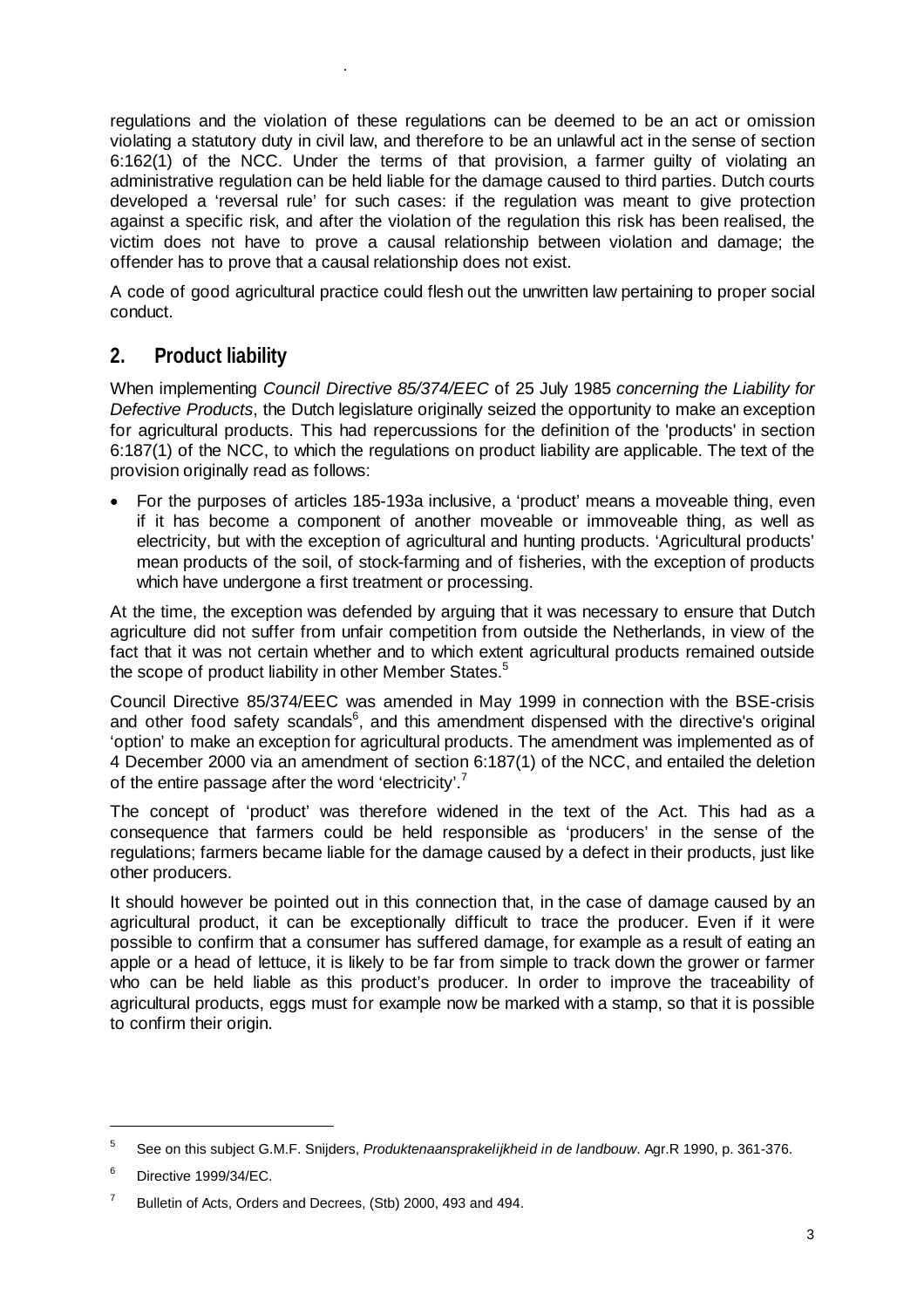There is some case law on the liability of producers of phytosanitary and similar products for the damage which these products cause to farmers<sup>8</sup>, but no judgements on farmers' product liability have been published in the Netherlands to date.

# **3. The use of phytosanitary products and pesticides**

.

The regulations for the use of phytosanitary products and pesticides are based on the Bestrijdingsmiddelenwet 1962<sup>9</sup> (the 1962 Pesticides Act), via which a large number of EC regulations and EC directives and the regulations based thereon were implemented.

The Pesticides Act is in the first place the basis for the admission – and the investigation which precedes that admission – of pesticides to the Dutch market. Specific conditions for the use of the relevant product may be imposed in order to obtain approval for the use of the relevant product in the Netherlands, for example concerning the crops on which the product may be used and the permissible quantities. The act also offers the scope for implementing general prohibitions and prescriptions concerning pesticides which have already been approved. Article 13 for example can lay down further rules, for example for the use of pesticides, and the violation of a prescription or prohibition is a criminal offence<sup>10</sup>.

In 1994 the *Besluit vakkennis- en vakbekwaamheidseisen bestrijdingsmiddelen* (the decree on the professional know-how and skills required for the use of pesticides) was implemented on the basis of article 13 of the  $act^{11}$ ; since 1 July 1996, it is an offence to use pesticides professionally or for industrial purposes, unless the user holds the appropriate permit. A permitholder must be able to demonstrate that he has the know-how necessary for the responsible use of pesticides, for example by submitting a certificate recognised by the Dutch Ministry of Agriculture, Nature Management and Fisheries. A permit is valid for five years and can be extended after the expiry of this period for five years.

On February 29, 2000, the *Lozingenbesluit open teelt en veehouderij<sup>12</sup>* (the discharges decree for open fields crops and stock-farmers] was implemented, on the basis of section 13 of the Pesticides Act, but also on the basis of the *Wet verontreiniging oppervlaktewateren* [Pollution of Surface Waters Act] and in order to implement *Directive 91/676/EEC concerning the Protection of Waters against Pollution caused by Nitrates from Agricultural Sources*. This 'discharges decree' lays down rules for the discharge and use of pesticides in the vicinity of surface waters, and stipulates that a cultivation-free zone must be preserved along surface waters, unless a screen is mounted between the crop and the surface water, and then only if no crop protection agents can drip from the screen and run into the water. The width of the zone depends on two things: the crop (because of their height, fruit trees for example need a broader zone than potatoes) and on the type of spraying equipment (the zone can be narrower if the spraying equipment allows for better aim).

The *Residubesluit<sup>13</sup>*, (the residues decree), which had been introduced as early as1964 on the basis of section 16 of the Pesticides Act, lays down maximum levels for the pesticides, pesticide components or conversion products which are permissible in or on foods without these foods becoming unsuitable for consumption.

<sup>8</sup> See for example a judgement rendered by the Netherlands Supreme Court (HR) on October 22, 1999, NJ 2000, 159 and HR December 6, 1996, NJ 1997, 219. See on the subject of the liability of the seller of a defective phytosanitary product HR April 27, 2001, NJ 2002, 213 and on the importer's liability HR November 29, 2002, NJ 2003, 50.

<sup>9</sup> Published in the Netherlands Bulletin of Acts, Orders and Decrees (Stb), 1962, 288.

<sup>10</sup> See article 1a under 3 of the *Wet Economische delicten* (the act on economic offences)

<sup>&</sup>lt;sup>11</sup> Bulletin of Acts, Orders and Decrees, (Stb) 1994, 578

<sup>&</sup>lt;sup>12</sup> Bulletin of Acts, Orders and Decrees, (Stb) 2000,43

<sup>&</sup>lt;sup>13</sup> Bulletin of Acts, Orders and Decrees, (Stb) 1964, 319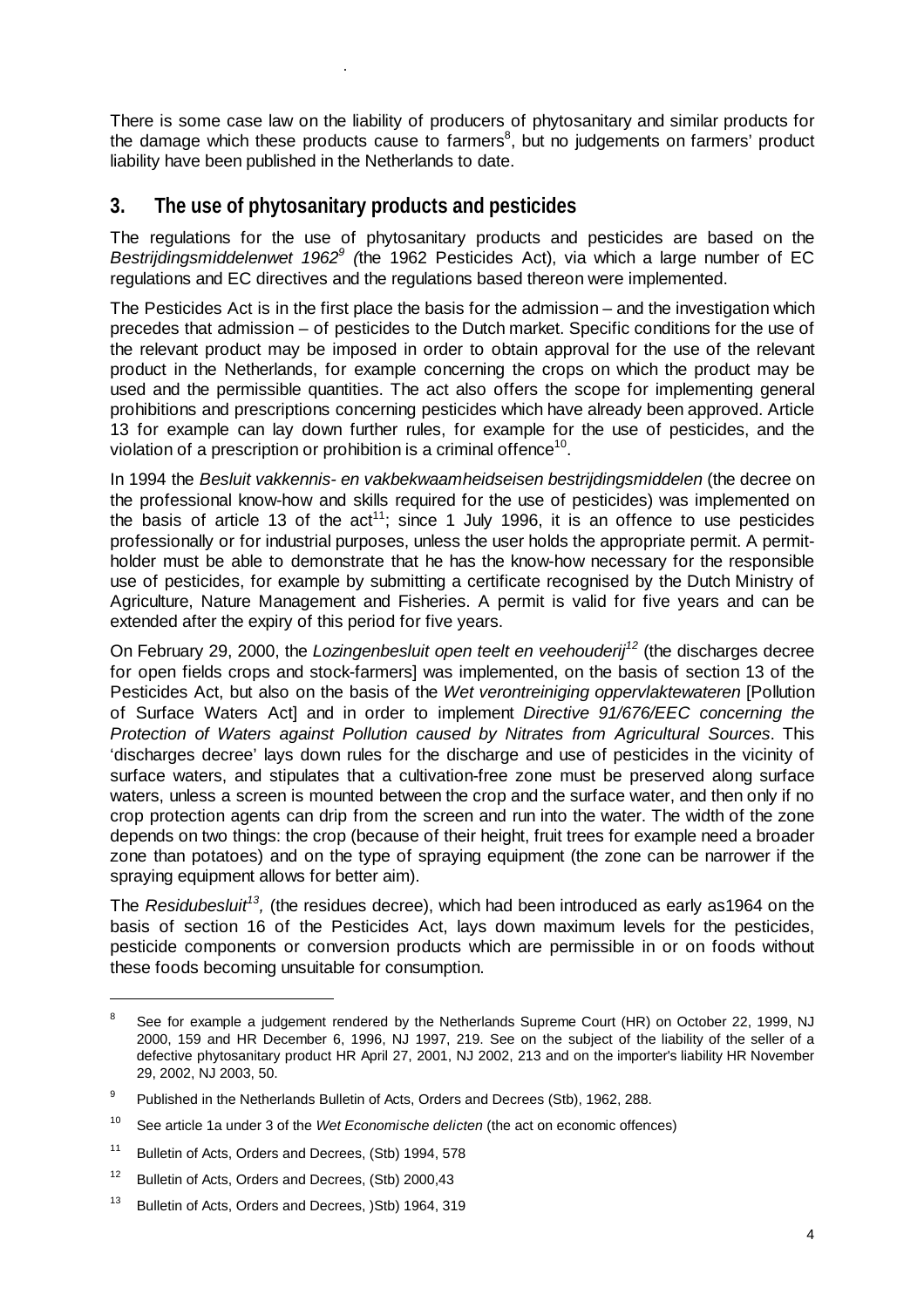No case law has yet been published on a farmer's civil liability on the basis of the decree on professional know-how and skills required for the use of pesticides or on the discharges decree.<sup>14</sup> The residues decree did however provide grounds for a decision on criminal liability: in that case the suspect was freed in view of the fact that although the quantity of ethion on his grapefruit was higher than the levels permitted under the residues decree, it was lower than the level permitted under Directive 88/298/EEC.<sup>15</sup>

# **4. Production rights**

.

A Dutch farmer's freedom to operate his farm in a certain way is restricted by a host of statutory rules and regulations. A large number of far-reaching production restrictions which could be discussed here became effective in the 1980s. In the late 20th century, farmers acquired what are euphemistically known as 'production rights', which entailed that it became possible to operate cost-effectively within certain sectors of agriculture only if and to the extent that their production did not exceed the rights the farmers had acquired. The milk quota, the sugar quota and the manure production rights are good examples of such 'production rights'.

The milk and sugar quotas will not be discussed in any more detail here. In the first place, they are both based on European legislation. The details of the implementation of the relevant EC regulations in the Netherlands will undoubtedly differ from the way in which these are executed and applied elsewhere<sup>16</sup>, but the similarities are so great that a more or less detailed discussion is not justified here. Secondly, milk and sugar quotas do not lead to any liability issues which are significant in connection with the present subject.

This is not the case with manure production rights. These are based on the one hand on Dutch law (although these are affected by for example *Directive 91/676 concerning the Protection of Waters against Pollution caused by Nitrates from Agricultural Sources*), but on the other hand, manure production rights can be deemed to be licences or administrative authorisations for the realisation of certain farming activities which may affect the environment.

In terms of manure legislation, it is possible to distinguish between regulations on (1) the farm where the manure is produced, (2) the quantity of manure which a farm is entitled to produce and (3) the way in which manure can be used, depending on the circumstances, including the quantity of manure. This report will largely focus on the second category.

Under the terms of section 55 of the *Meststoffenwet* [the Fertilisers Act], every farmer has a basic manure production right of 125 kg of phosphates for each hectare of the agricultural land he farms per year. The act has an annex which fixes the standard annual production of phosphates and nitrates and this can be used to determine how many animals of a certain kind can be kept, on average, per hectare. This is designed to ensure some degree of balance between the number of animals and the surface area of the farm. Because of the link between the extent of the right and the surface area of the agricultural land on a farm, the basic manure production right is sometimes also referred to as the land-linked manure production right.

In dairy farming, for example, there is often a responsible balance between the number of milking cows on a farm and the surface area, which means that the land-linked manure

 $\overline{a}$ 

The decisions rendered by the Chairman of the administrative law section of the Netherlands Council of State on February 11, 2000, AB 2000, 175 and March 16, 2000, AB 2000, 176 concern the question whether and to which extent conditions can be imposed when a discharge permit is issued.

<sup>15</sup> Court of Appeal of The Hague, February 3, 1989, NJ 1989, 541.

<sup>&</sup>lt;sup>16</sup> The milk quota is based on EEC Regulation 3950/92, OJ L 405 and EEC 536/93, OJ L 57, Both these regulations are elaborated in the Netherlands in the *Regeling Superheffing 1993,* published in the Netherlands Official Gazette (Staatscourant) 1993, 60. The sugar quota is based on EEC Regulation 1785/81 OJ L 177 and is elaborated in an annual 'Suikersysteem'; a contract between the relevant industries and organizations of farmers.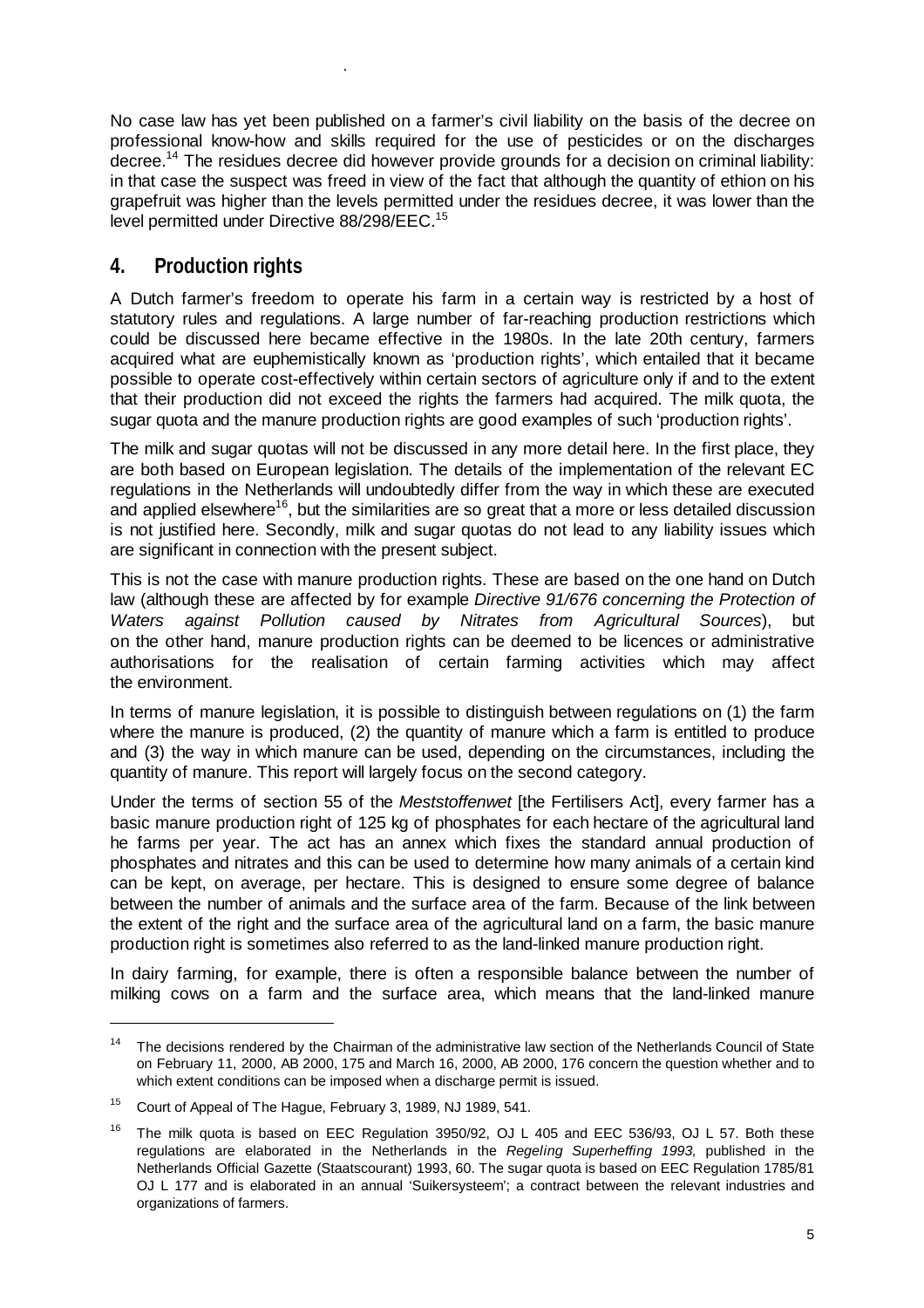production right is adequate. But this is completely different for the intensive stock-rearing industry (for example pig-farming, poultry-farming and calf-fattening), as these tend to keep considerably larger numbers of animals than permitted according to the land-linked manure production right. Originally that was possible only if these farms also had non-linked manure production rights or manure quotas. The number of non-linked rights were fixed for each individual farm on the basis of a reference year; for the pig and poultry farms, this was based on the number of animals as of May 1984, while for calf-fattening farms, this was the number of animals in 1986. As of January 1, 1994, the non-linked manure production rights can be transferred from one location to the other and from one farm to the other under certain conditions. <sup>17</sup> By making it possible to re-locate the rights from one farm to another, the rights became transferable, and acquired a market value.

.

 $\overline{a}$ 

Pig-farms were dropped from the system of manure production rights as of 1 September 1998, and instead, the extent of a farm's 'pig rights' and/or 'breeding sow rights<sup>'18</sup> was fixed on the number of animals in fact kept in 1995 or 1996, minus 10%. There was a similar process in respect of poultry as of January 1, 2001; the poultry-farmers no longer have manure production rights but 'poultry rights'.<sup>19</sup>

A farmer producing more manure than permitted according to the rights granted to his farm is required to pay a fee, and this fee is so high that it is prohibitive.

# **5. Civil liability for complying with statutory provisions in general and, more specifically, for abiding by the terms of a licence**

The introduction to this report had already pointed out that the violation of statutory provisions can be deemed to be an act or omission violating a statutory duty, and therefore an unlawful act in the sense of section 6:162(1) of the NCC. In this connection, the closing lines of the introduction devoted brief attention to the 'reversal rule', developed in case law. But what is decided in case of compliance? Is it possible for an act which complies with the relevant statutory provisions, or with the terms of a licence, to be an unlawful act under certain circumstances?

According to established case law, the last question can be responded to in the affirmative<sup>20</sup>. Even the possession of a permit and the compliance with the conditions which that implies do not, in general, entitle the permit-holder to exercise his rights in a manner which would otherwise be unlawful vis-à-vis third parties if he held no permit. It should however be pointed out in this connection, that the chances of an unlawful act diminish in proportion to the extent to which statutory provisions or the terms of a permit lay down more precise details for the way the covered activity must be undertaken. Prescriptions or terms which lack such more specific rules on standard behaviour contain codes of conduct which contain no reference to the bounds of the acceptable when undertaking the activity covered by a permit vis-à-vis third parties. In that

<sup>17</sup> This re-location became possible with the implementation of the *Wet verplaatsing mestproductie*, (Act on the relocation of manure production), Bulletin of Acts, Orders and Decrees (Stb), 1993, 686.

<sup>18</sup> This occurred upon the implementation of the *Wet Herstructurering Varkenshouderij*, (Act on the restructuring of the pig-farming industry), Bulletin of Acts, Orders and Decrees (Stb), 1998, 236.

<sup>19</sup> The system of poultry rights is provided for in chapter 2 of the *Meststoffenwet* (the Fertilisers Act) (section 58*a*-58*y)*.

<sup>&</sup>lt;sup>20</sup> See in this connection for example as long ago as 1914 (the Netherlands Supreme Court (HR) judgement of January 30, 1914, NJ 1914, 497) when the Supreme Court ruled that a baker was liable for the damage which his neighbours suffered as a result of the nuisance he caused, although the baker held the environmental permit which he required for operating his business. See also for example the Supreme Court judgements (HR) of June 14, 1963, NJ 1965, 82 and of March 10, 1972, NJ 1972, 278.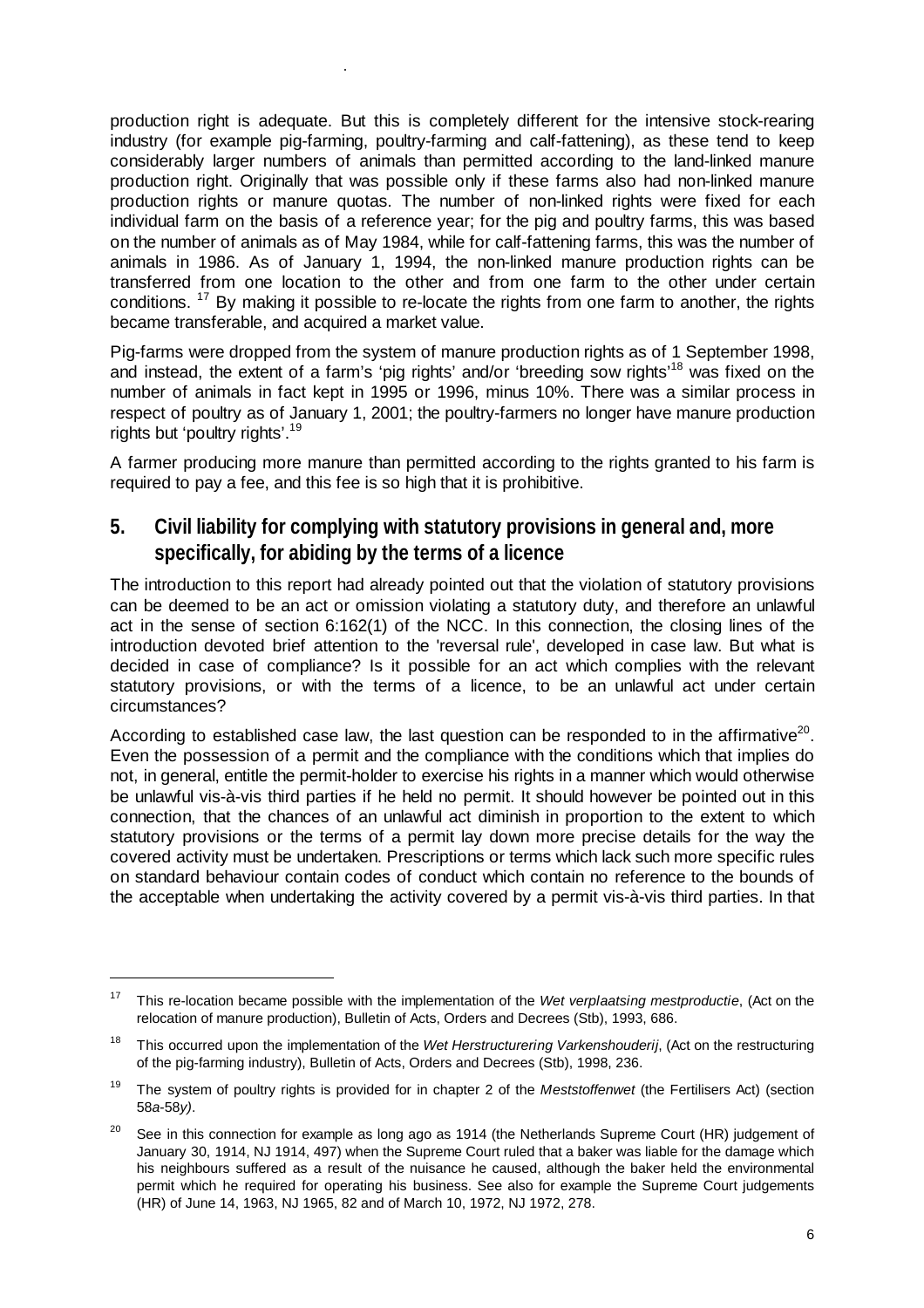case, the tolerance to be exercised by third parties vis-à-vis the permit-holder is not covered by the code of conduct<sup>21</sup>.

By way of illustration, reference can be made in this connection to a judgement by the Netherlands Supreme Court which has nothing to do with the agricultural sector, but which revolves around a principle which could also be applied in full to agriculture<sup>22</sup>. This judgement concerns damage caused by a registered medical product, which had government approval: a tranquilliser called 'Halcion'. Its manufacturer, Upjohn, which was held liable for this damage, defended itself by arguing that, in principle, it was authorised to market a product which had qualified for registration in the Netherlands register for proprietary medicinal products in keeping with the *Wet op de geneesmiddelenvoorziening* (the Supply of Medicines Act). According to Upjohn, this rule could be derogated from only if "the circumstances are such that it must have been clear to the manufacturer that the *College ter beoordeling van geneesmiddelen* [the Dutch Medicines Evaluation Board] would, in all reason, not have proceeded with registration or would have been unwilling or unable to maintain the unamended registration, in the light of the facts which were known or should have been known to the person which acquired that registration". In this connection, the Supreme Court considered as follows: "This argument, which entails that registration is a fact which can eliminate the manufacturer's liability in civil law, can not be deemed to be correct."

#### **6. Conclusion**

 $\overline{a}$ 

.

Dutch law has many regulations which restrict the freedom of farmers to operate their farms in the manner they deem most appropriate. Many of these rules are designed to promote food safety or protect the environment, and the violation of such rules is usually a criminal offence. The offender is furthermore also liable for the damage caused to third parties as a result; an act or omission violating a statutory duty is an unlawful act in the sense of section 6:162 of the NCC. For this reason, in case of new prohibitions or prescriptions it is not always necessary to make specific provisions for the civil liability of possible offenders.<sup>23</sup>

No judgements have been published on the civil liability of farmers for using pesticides and phytosanitary products which contaminate water or soil or pollute the air. This does not however mean that liability is not relevant or should not be taken seriously. In the first place, the existence of the scope for civil liability undoubtedly has an important preventative effect. People are more likely to refrain from an act which is prohibited because they run the risk of being punished, but also because there is a good chance that they will be held liable for the resulting damage. The 'reversal rule' referred to in the introduction has only reinforced this preventative effect. This is one of the reasons why product recalls are relatively common in the Netherlands, and why they are largely voluntary.

In the second place, there is a certain tradition of settling damage claims out of court in the Netherlands. If there can be little doubt about liability, there is little point in taking the matter to court. Legal proceedings generate publicity, and publicity could for example damage the manufacturer's reputation. Even the implementation of *Council Directive 85/374/EEC concerning the liability for Defective Products* has resulted in very little product liability case law compared with other countries.<sup>24</sup>

<sup>21</sup> S.C.J.J. Kortmann, *Vergunning voor onrechtmatig handelen?* Included in *Goed en Trouw*, essays offered to Prof. W.C.L. van der Grinten, W.E.J. Tjeenk Willink, Zwolle, 1984, p. 461-478.

<sup>&</sup>lt;sup>22</sup> Netherlands Supreme Court, June 30, 1989, NJU1990, 652

 $23$  It is in fact no guarantee that separate statutory provisions for product liability would have been drawn up if Council Directive 85/374 EEC had not made this obligatory.

<sup>&</sup>lt;sup>24</sup> At the time of the publication of my PhD in 1987, I concluded that all the Dutch courts together had rendered fewer judgements on product liability in the course of history than the German *Bundesgerichtshof* renders in a year. There has been no substantial change in this pattern since then.